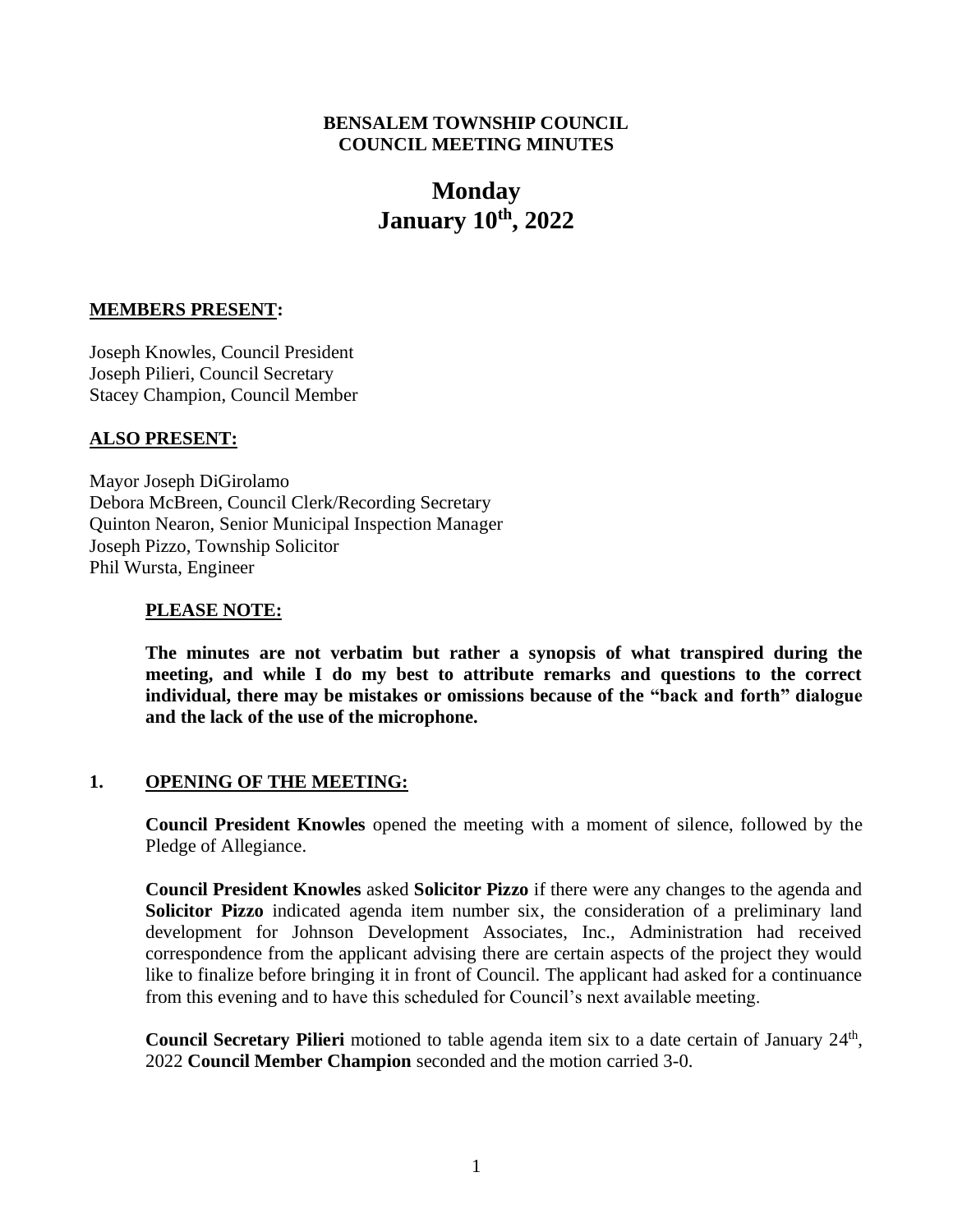**Council President Knowles** indicated **Council Vice President Kisselback** and **Council Member Benitez** were not feeling well and as a precaution have decided not to attend this evenings meeting.

# **2. PUBLIC COMMENT:**

**Council President Knowles** invited Public Comment on Agenda items, but no one came forward and the first of two public comment portions was closed.

# **3. APPROVAL OF COUNCIL MINUTES:**

**Council President Knowles** indicated since **Council Member Champion** was not on Council for the November  $8<sup>th</sup>$ , 2021 Minutes and the December  $6<sup>th</sup>$ , 2021 Minutes would it be possible to carry the Minutes over to the January 24th Council meeting. **Solicitor Pizzo** directed the **Council Clerk, Debbie McBreen**, to carry over the Minutes for November 8<sup>th</sup>, 2021 and the December  $6<sup>th</sup>$ , 2021 Minutes to the January 24<sup>th</sup> Council meeting.

# **4. CONSIDERATION OF A PRELIMINARY LAND DEVELOPMENT:**

| Applicant:                    | <b>Adam Caracci – Raising Cane's Restaurant</b> |
|-------------------------------|-------------------------------------------------|
| <b>Location:</b>              | 3617 Horizon Boulevard                          |
| <b>Proposed Use:</b>          | Restaurant                                      |
| <b>Zoning Classification:</b> | <b>PCD</b> -Planned Commercial Park District    |
| <b>Tax Parcel:</b>            | $2 - 1 - 18 - 28$                               |

**Mike Meginniss**, counsel for the applicant, submitted Proof of Notification that was deemed acceptable.

**Mr. Meginniss** indicated when the paperwork was originally submitted it was marked as "preliminary". The application was revised and resubmitted to indicate a "preliminary and final" with the requisite escrows, they are requesting a "preliminary and final" approval for this evening. Mr. Meginniss indicated the applicant appeared before the Zoning Hearing Board in October and received a couple of dimensional variances. The applicant appeared before the Planning Commission and were fortunate to receive approval in October.

The property itself is zoned Planned Commercial District and what the applicant is proposing is to demolish Bertucci's and in its place to construct a new 3,590 sq. ft. facility that is going to have outdoor seating, indoor seating, and then a dual drive-thru lane. Raising Cane's offers one product, chicken tenders. They were recently approved in Falls Township so this would hopefully, be the second place in Bucks County.

**Adam Caracci**, Senior Property Development Manager, presented a background on Raising Cane's. Mr. Caracci indicated they do one thing, chicken tenders, and they do it well. The chicken tenders are also served with French Fries, Texas Toast and Cole Slaw. Raising Cane's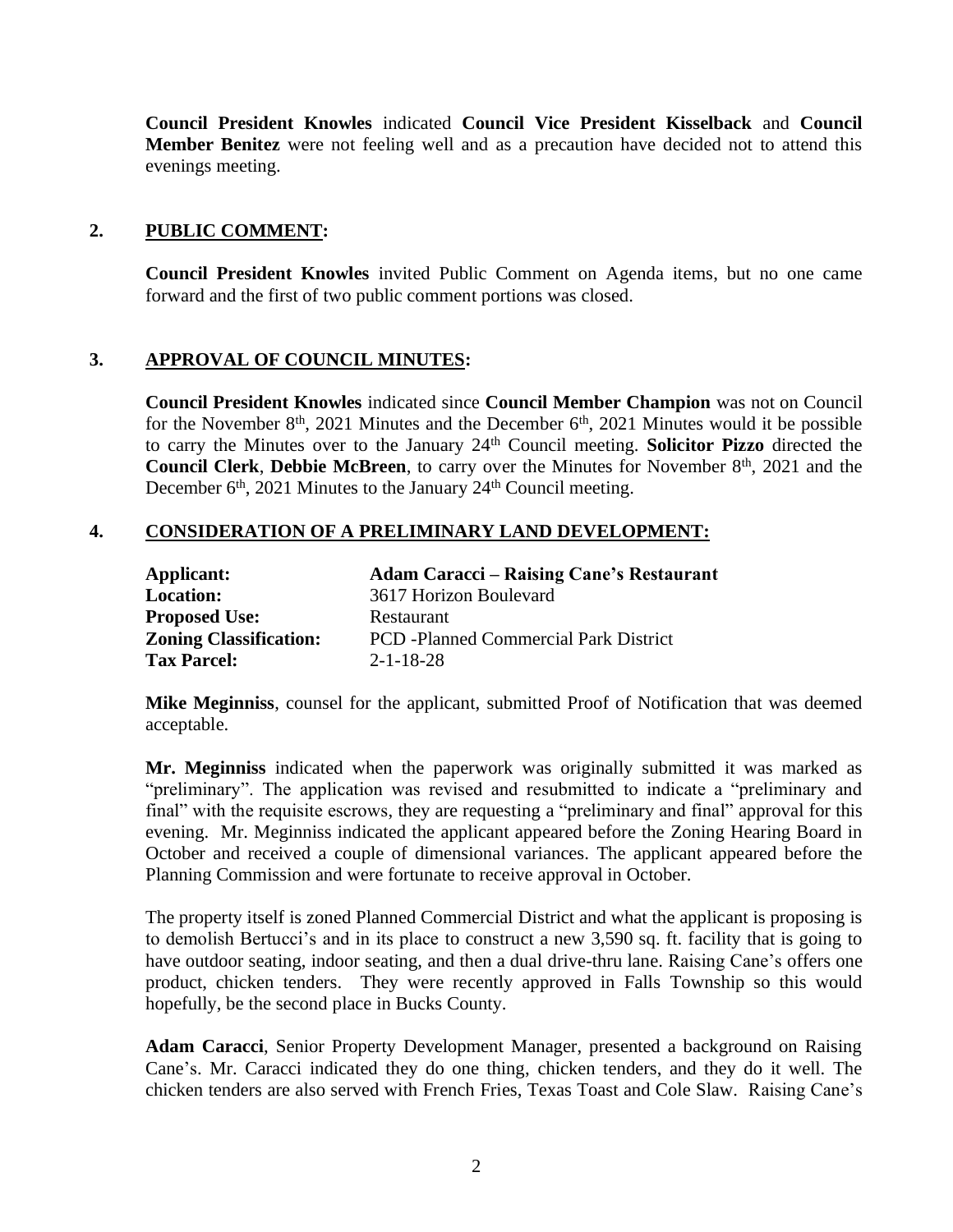is big into community involvement. They give back to the local schools and are also involved with entrepreneurship with small businesses. The name "Raising Cane" comes from the founder's dog "Cane". As a result, animals are very important to the company and they will give back to the local animal shelters in the community. They employ a person whose fulltime job is to go around to the different businesses in the community to help them with whatever they need. From catering an event or sponsoring a little league team.

**Mr. Meginniss** indicated Raising Cane's did not lay off any people during COVID and created a two-million-dollar fund for their team members in the event anyone employed by Raising Cane's was struggling.

**Council Secretary Pilieri** thanked Mr. Caracci for advising of the company's active involvment in the community as it is not that way with other businesses in Bensalem.

**Kevin Tatlow**, P.E. Project Manager, presented the site plan. The first access into the site was made a "Do Not Enter" one way only to prevent cars from backing up into the rear drive isle and into the common driveway off of Horizon Boulevard.

**Council Member Champion** inquired about the traffic pattern around the facility.

**Mr. Tatlow** indicated the driveways around the facility are two-way. What they provided was a "Do Not Enter" so no one can come right in and make a quick left and potentially the drive-thru stacking would go into the rear drive isle, they wanted to make sure it remained open.

**Mr. Meginniss** indicated regarding the T and M letter, the items listed under the zoning ordinance are a will comply. In the SLDO section it is all a will comply until comment number 17, as indicated, there are utilities that prohibit the planting of additional trees so they will provide a fee in lieu of. Number 19 is a partial waiver because they are partially compliant but will provide a fee in lieu of what they are not compliant with and did not want to alter the landscape plan beyond what they needed to do.

# **T and M Comment Number 19 – SLDO Section**

There is no existing sidewalk along the Horizon Boulevard frontage. There is existing sidewalk along the opposite side of Horizon Boulevard and in the vicinity of the existing bus stop at the corner between this site and the adjacent Cracker Barrel. Revise the plan to provide sidewalk along the frontage on Horizon Boulevard or request a waiver and offer a fee with the waiver request. Revise the plan show existing sidewalk, bus shelter and bus stop adjacent to the site.

**Mr. Tatlow's** response was there is an existing bus stop west of the driveway and there is a crosswalk across the driveway to the concrete pad landing to cross Horizon Boulevard. Right now, there is no street sidewalk access to the current Bertucci's. Mr. Tatlow indicated they are going to connect the existing concrete pad with a new sidewalk/crosswalk so that anyone from the bus stop could walk directly to the building. The partial waiver request is for the street sidewalk along the front of the building. The applicant would be providing a sidewalk/crosswalk into the property where there is currently nothing now from the bus stop.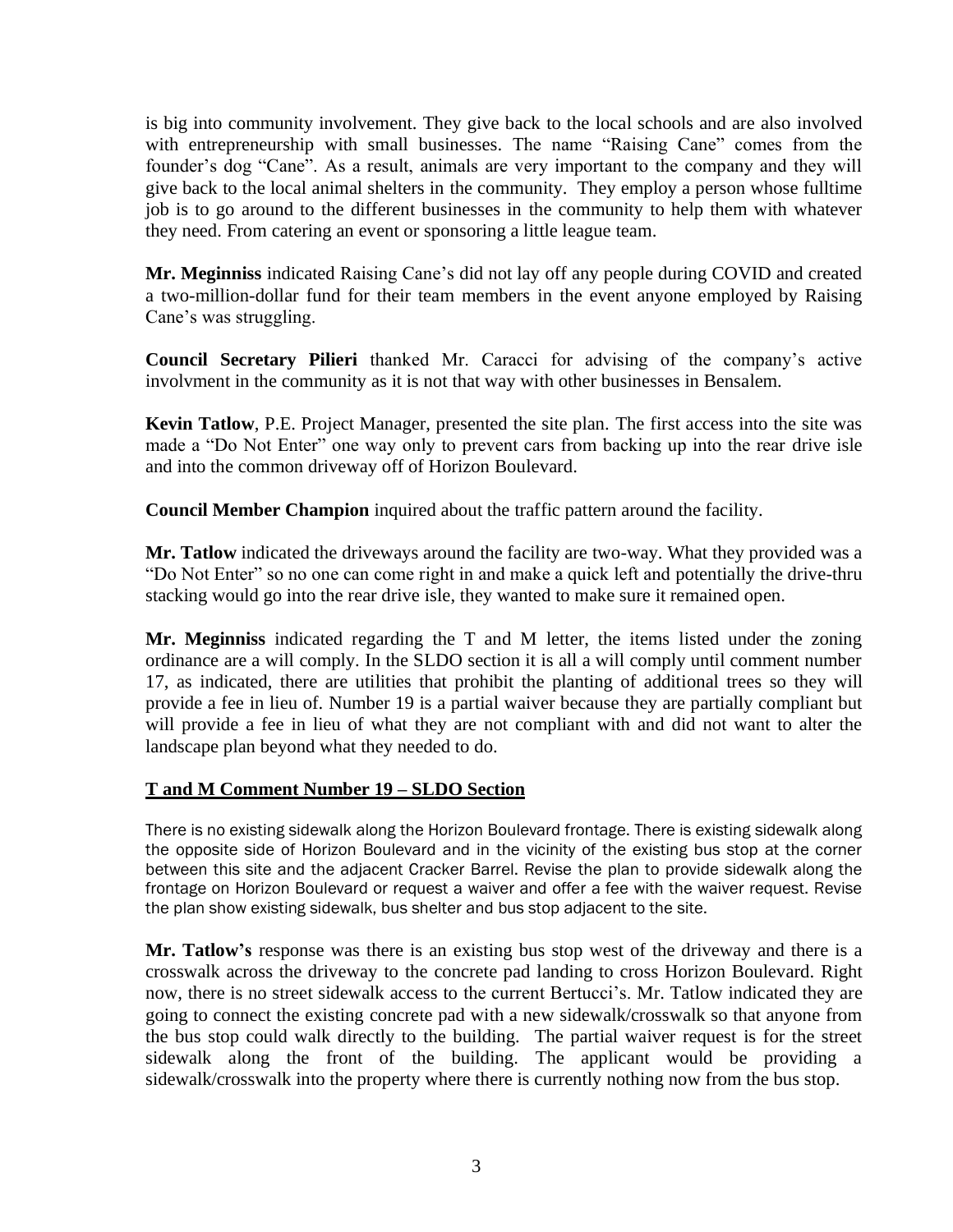**Mr. Meginniss** indicated a fee in lieu of for the frontage where they would not be installing the sidewalk.

**Council Secretary Pilieri** asked **Solicitor Pizzo** when Council okayed this development, did the Township receive a fee in lieu of for all of the places located along Horizon Boulevard for no sidewalks? If a fee in lieu of was already paid, why would we request another fee in lieu of.

**Solicitor Pizzo** indicated it would be looked into and obviously leave it as an open issue on the approval.

**Council President Knowles** indicated, regarding the Bucks County Planning Commission's letter dated November  $4<sup>th</sup>$ , 2021, they requested the applicant to provide a clear and safe pedestrian connection to the landing pad from the parking lot, which would permit safe access for employees riding the Route 14 bus to and from work.

**Mr. Meginniss** indicated Mr. Tatlow presented the overview of providing that request.

**Mr. Meginniss** indicated everything else in SLDO is a will comply, the only other waiver request is comment 2 in the Stormwater Management:

# **T and M Comment Number 2 – SWMO Section**

In accordance with SWMO Section 196-61(b)(1), *storm sewers (pipes or other structures) shall be reinforced concrete pipe have a minimum grade of ½ % and a minimum inside diameter of 18 inches.* 

The plan proposes 10" and 12" HDPE pipe. Based on the response letter, the applicant is seeking a waiver. These pipes will be privately owned and maintained.

Submit capacity calculations for the 100-year storm for the proposed pipes, proposed inlet grates and proposed yard drains.

**Mr. Tatlow** indicated there is existing stormwater infrastructure. They had added a couple of inlets as well. They are requesting 10" to 12" HDPE pipe instead of the recommended 18".

**Council Secretary Pilieri** asked the Township Engineer, Mr. Wursta, if he agreed with Mr. Tatlow's request. Mr. Wursta replied, yes.

**Solicitor Pizzo** indicated it would be conditioned upon them providing the additional data and the Township Engineer, Mr. Wursta, will make sure it works.

**Mr. Meginniss** indicated everything else in regards to the Stormwater Management is a will comply.

**Council President Knowles** asked if there was anyone in the audience who would like to speak for or against this project. Seeing no one come forward, the Public Comment portion was closed.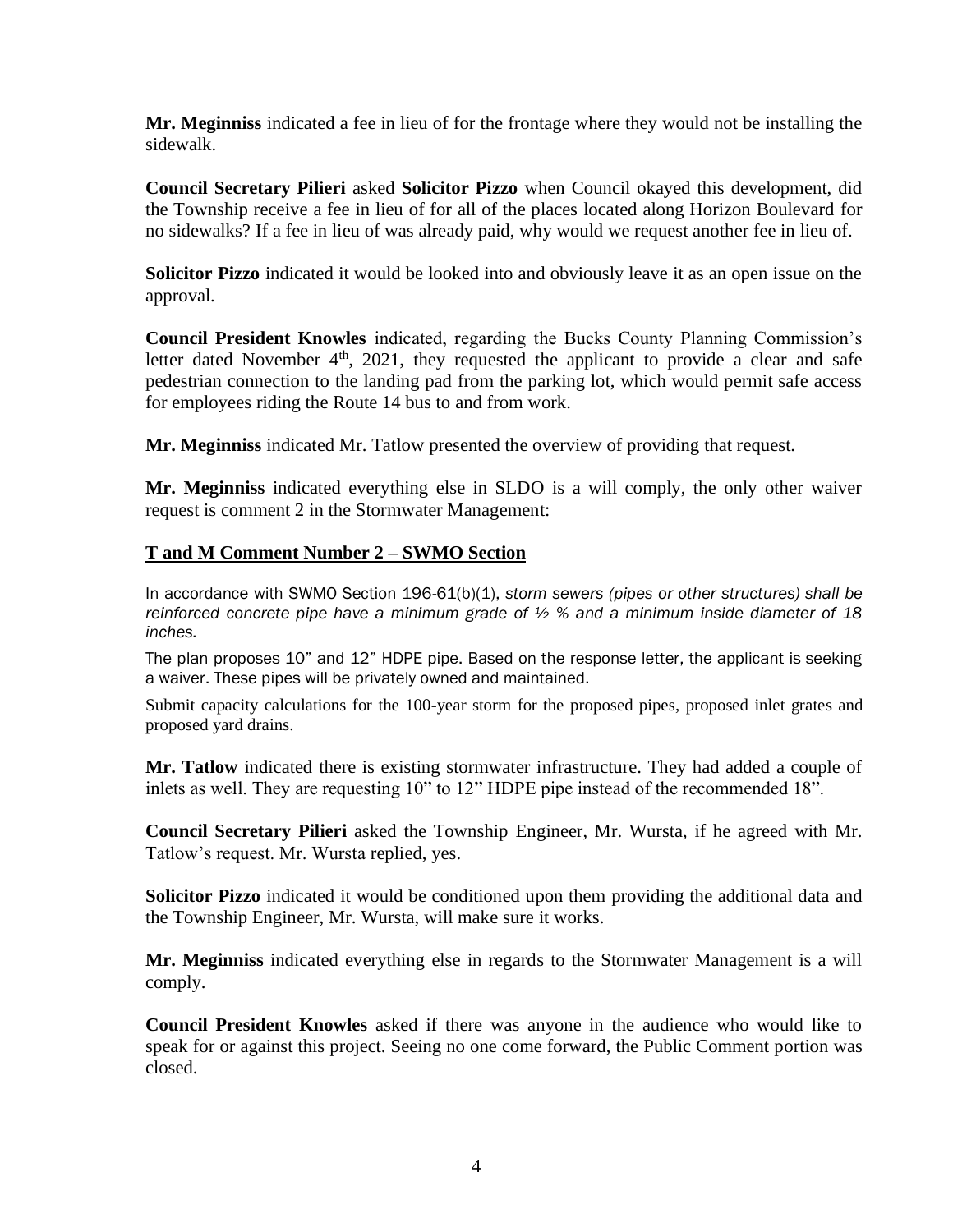**Council Secretary Pilieri** asked **Mr. Meginniss** to get prepared for a back-up plan for traffic in case they get over-run like they do with a couple of other chicken places to make sure the people can get in and out safely.

**Mr. Meginniss** agreed to the back-up traffic plan.

**Council Secretary Pilieri** motioned to grant Raising Cane a preliminary and final, will comply on zoning, will comply with all of SLDO except for number 17 and 18 will be a fee in lieu of and the Township will check on the sidewalks to see if the fee in lieu of was previously paid, will grant the waiver on the stormwater management item number 2 to check with the Township Engineer and their approval.

**Solicitor Pizzo** indicated item F, General Comments is a will comply to all items, partial waivers are being granted they will provide the sidewalks as shown on the plan for that portion of the sidewalk that isn't being provided that is otherwise required by the ordinance, will look into whether a fee in lieu of was previously paid. If it was previously paid, then it won't be required at this time, if not, then a fee in lieu of will be required.

**Council Secretary Pilieri** added **Solicitors Pizzo's** comments to his motion, **Council Member Champion seconded**, and the motion carried 3-0.

# **5. CONSIDERATION OF A LOT LINE CONSOLIDATION:**

| Applicant:                    | <b>J &amp; B Associates Group, LLC</b> |
|-------------------------------|----------------------------------------|
| <b>Site Information:</b>      | 1620 Woodhaven Drive                   |
| <b>Proposed Use:</b>          | <b>PA Steel Offices</b>                |
| <b>Zoning Classification:</b> | LI (Light Industrial)                  |
| <b>Tax Parcel:</b>            | $2 - 60 - 14 - 1$                      |

**Mike Meginniss**, counsel for the applicant, submitted Proof of Notification that was deemed acceptable.

**Mr. Meginniss** indicated when Pennsylvania Steel came to the arrangement to purchase this property, which they turned into their headquarters, it was discussed and agreed upon between PA Steel and Tileworks there would be a lot line change to eliminate the elongated property. Assuming this is approved, the end result is going to be to eliminate the strange parcel. PA Steels parcel will be taking a portion of the elongated parcel and Tileworks will take the balance of the elongated parcel. End result will be two normal shaped parcels instead of three highly irregular shaped parcels.

**Mr. Meginniss** indicated everything in the T and M letter dated April  $7<sup>th</sup>$ , 2021 is a will comply, there are no waiver requests.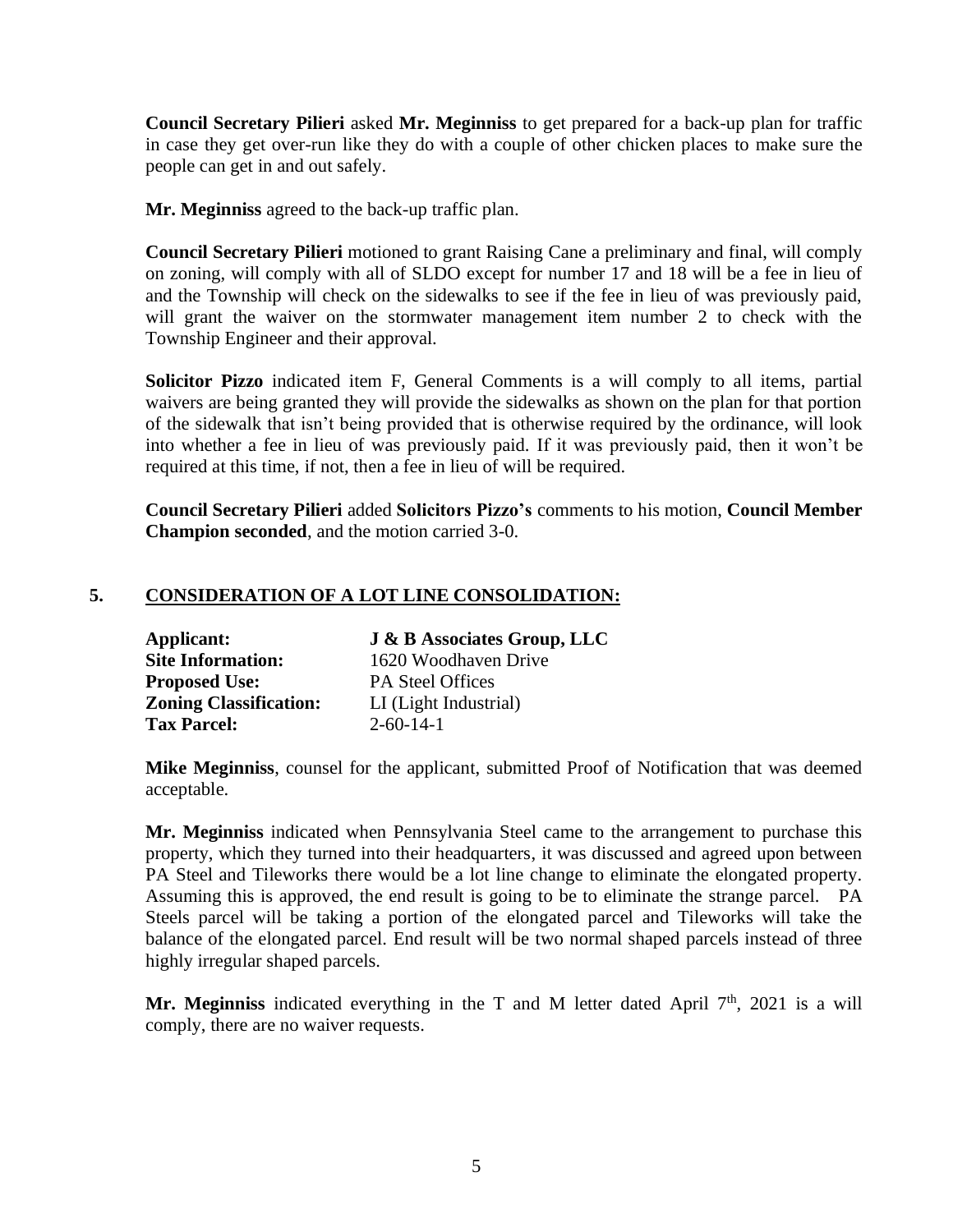**Council President Knowles** asked if there was anyone in the audience who would like to speak for or against this project. Seeing no one come forward, the Public Comment portion was closed.

**Council Secretary Pilieri** motioned to approve the lot line change as presented, **Council Member Champion** seconded.

**Solicitor Pizzo** indicated the only other condition is the deeds for the two newly created lots will be submitted to the Township for review by the Township Engineer and Solicitor and those deeds will be executed and recorded or at the time of the recording of the new record plan.

**Council Secretary Pilieri** amended his motion to include the Solicitor's condition, Council Member Champion amended her seconded, the motion carried 3-0.

# **6. CONSIDERATION FOR A PRELIMINARY LAND DEVELOPMENT FOR**:

**Location:** 2600 State Road **Proposed Use:** Warehouse/Distribution **Tax Parcel:** 2-65-21

**Applicant: Johnson Development Associates, Inc. Zoning Classification:** R-55 - Riverfront Revitalization District

**This item was tabled to a date certain of 1-24-22 by a prior motion.**

### **7. CONSIDERATION OF A LOT LINE CONSOLIDATION FOR:**

| Applicant:                    | <b>Jack Lyons - JD PART RTY LP</b>              |
|-------------------------------|-------------------------------------------------|
| <b>Site Information:</b>      | 1700 Byberry Road & 1682 Byberry Road           |
| <b>Proposed Use:</b>          | Office/Warehouse/Residential                    |
| <b>Zoning Classification:</b> | LI - Light Industrial $\& R-A - Rural District$ |
| <b>Tax Parcel:</b>            | 2-45-58 & 2-33-105                              |

**Mike Meginniss**, counsel for the applicant, submitted Proof of Notification that was deemed acceptable.

**Mike Meginniss,** counsel for the applicant, indicated this is a lot line change for two properties located on Byberry Road, the addresses are 1700 Byberry Road and 1682 Byberry Road. The property to the left is home to Neshaminy Electric, the property next to it is a single family detached residential dwelling. When applicant appeared in front of the Zoning Hearing Board they received a couple of dimensional variances to facilitate the lot line change. In its present condition it is a highly irregularly shaped lot. It is a diagonal lot that literally touches the Neshaminy Electric building. The residential lot has this very large side yard. Mr. Meginniss' client, while he was the owner of the two lots, was looking to rectify the situation because he expended funds to clean-up the residential piece and is going to be selling the residential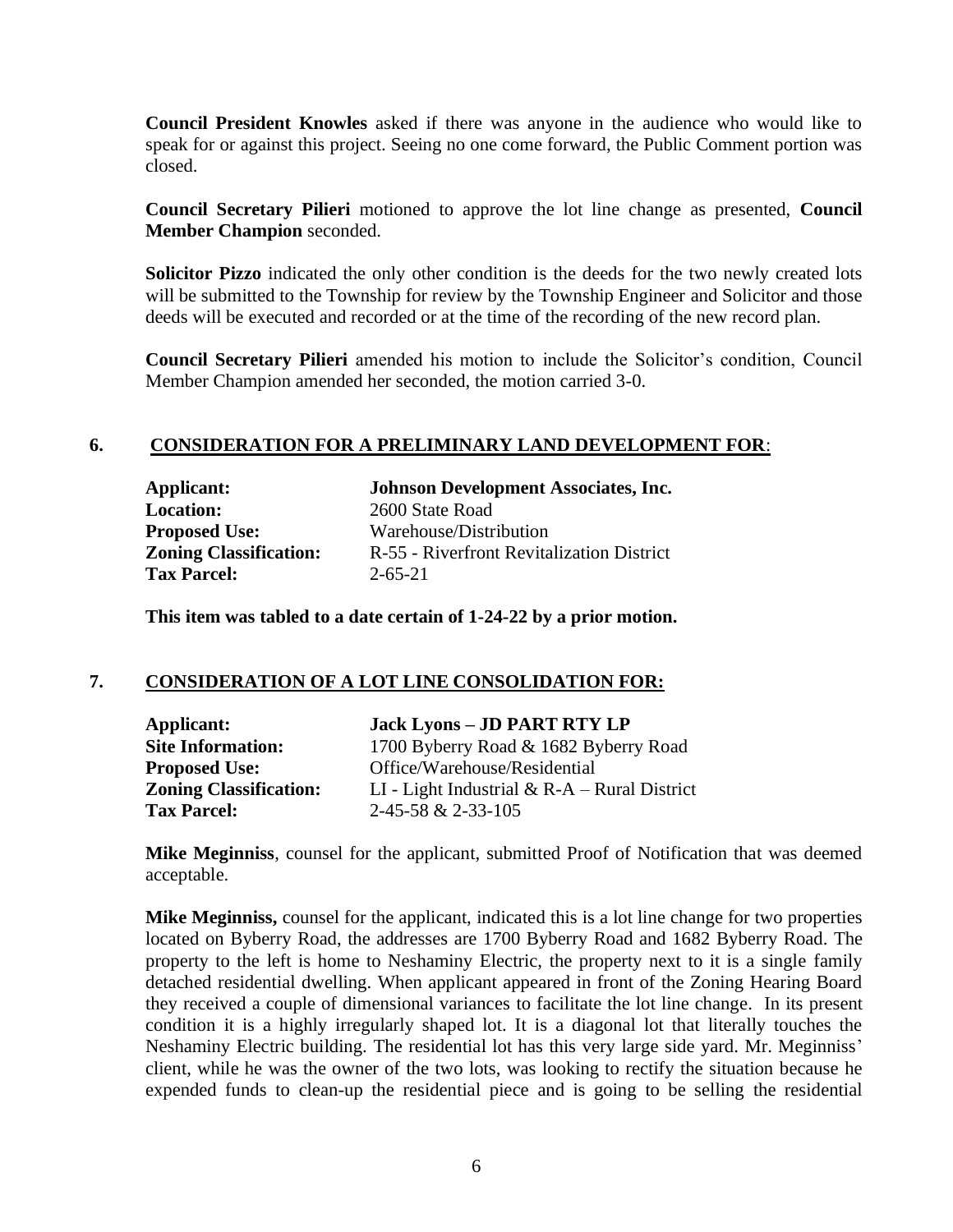property and while he had the opportunity to do so is moving the lot line to essential create a residential parcel which has almost equal side yards and then give the industrial property a side yard as is reflected on the plan. The review letter from T and M dated November  $17<sup>th</sup>$ , 2021 is an all will comply. Mr. Meginniss believes this is a better composition for the lot moving forward then it is currently constituted.

**Mr. Meginniss** presented Mr. Patrick Cavanaugh, Plan Surveyor, to Council if Council should have any technical questions.

**Council President Knowles** asked if there was anyone in the audience who would like to speak for or against this project. Seeing no one come forward, the Public Comment portion was closed.

**Council Secretary Pilieri** motioned to approve as presented.

**Solicitor Pizzo** indicated the deeds for the newly created lots be submitted to the Township for review and approval by the Township engineer and the Township Solicitor and those deeds be executed and recorded before or at the time of the record plan.

**Council Secretary Pilieri** amended his motion to include the comment by **Solicitor Pizzo**, **Council Member Champion** seconded and the motion carried 3-0.

# **8. CONSIDERATION OF A LAND DEVELOPMENT EXTENSION AGREEMENT FOR:**

| Applicant:         | <b>VIP Wireless Holdings, LLC</b> |
|--------------------|-----------------------------------|
| <b>Location:</b>   | 1411 Ford Road                    |
| <b>Tax Parcel:</b> | $2 - 45 - 31 - 1$                 |

**Solicitor Pizzo** indicated as will occur from time to time, council in approving the land developments, the time period completions for the projects are set forth in the development agreements. When the developers, for any number of reasons, are unable to hit those benchmarks they will ask for an extension of time. The agreement before Council this evening is asking for the extension to go out until the end of this month, January  $29<sup>th</sup>$ ,  $2022$ . Solicitor Pizzo indicated it seemed a little short and suggested extending the agreement out to the end of March. If Council is of the mind to grant the extension, it would be the recommendation that Council do so subject to review of their escrows by the Township Engineer and the Finance Department to make sure sufficient funds remain in the escrow for the completion of the project.

**Council Secretary Pilieri** motioned to approve, **Council Member Champion** seconded and the motion carried 3-0.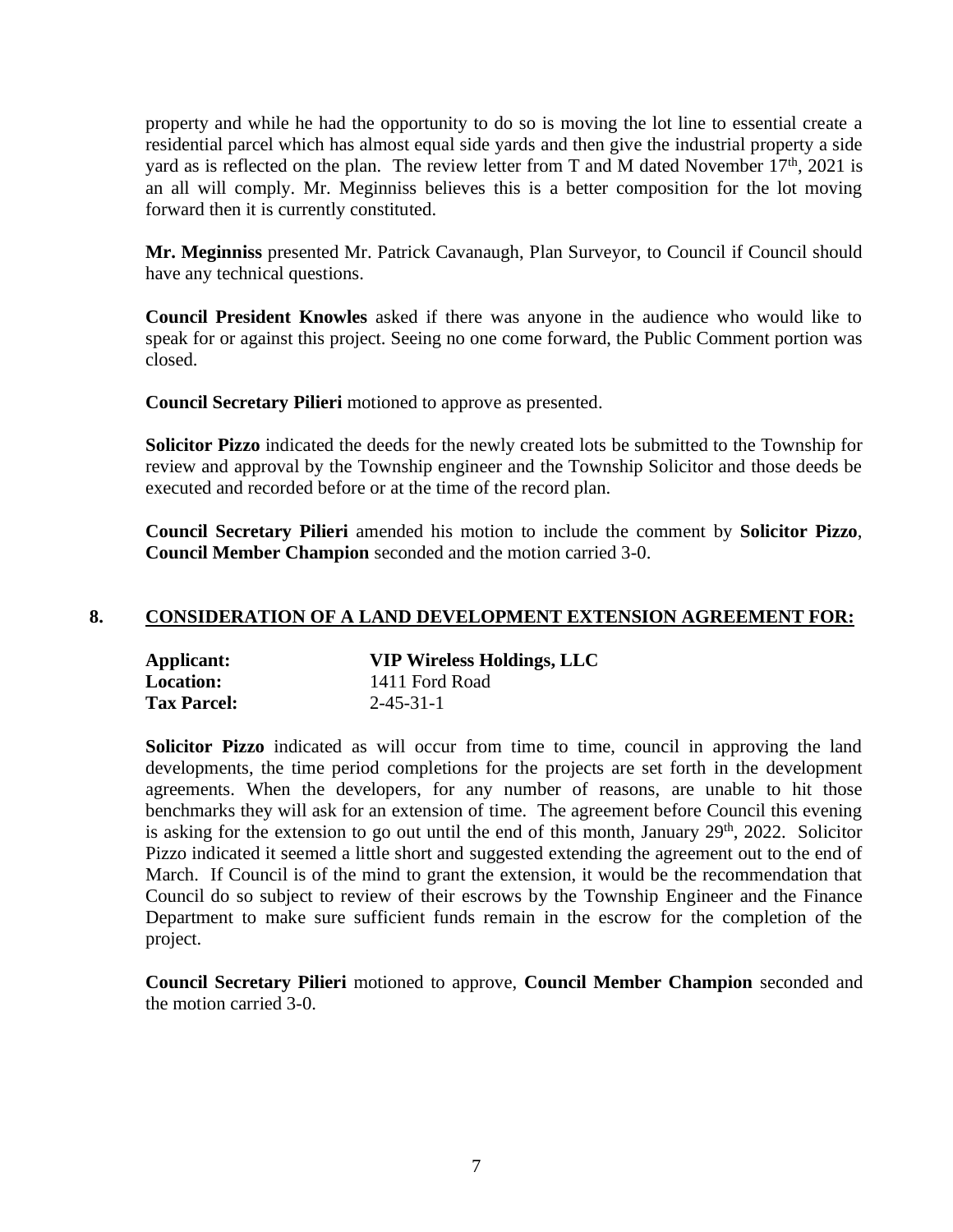# **9. CONSIDERATION OF A LAND DEVELOPMENT EXTENSION AGREEMENT FOR:**

| Applicant:         | <b>Waterside Phase 1, LLC</b>       |
|--------------------|-------------------------------------|
| <b>Location:</b>   | Waterside                           |
| <b>Tax Parcel:</b> | $2-65-22$ , $2-64-139$ & $2-64-138$ |

**Solicitor Pizzo** indicated the developer in this agreement is asking for an extension of an additional six months, out to June  $30<sup>th</sup>$ , 2022. If Council is of a mind to grant the extension, it is recommended Council do so subject to the condition that the Township Engineer and the Finance Department form an audit of the escrow to make sufficient funds remain in the escrow account for the completion of Phase I of the project.

**Council President Knowles** asked Solicitor Pizzo if Phase one would be completed by June 30th, 2022. Solicitor Pizzo indicated he would defer to the Township Engineer as to what the status is regarding this project. Mr. Wursta may be to some disadvantage to the question inasmuch as T and M has been supervising it up to this point.

**Engineer Wursta** deferred to Quinton Nearon, TPD's Senior Municipal Inspection Manager, to update Council on the status of this project.

**Mr. Nearon** indicated Phase I is practically completed. T an M was preparing a punch list at the time of the transition of Engineering companies. There should be no problem getting the work completed by the developers requested extension date.

**Council Secretary Pilieri** indicated there has been a whole list of things sent from the Homeowners Association about things that haven't been done. It seems as though Waterside has taken on an "I don't care" attitude. If the developer doesn't start doing the things they are suppose to be doing it is going to be very difficult for Mr. Pilieri to want to approve extensions when they do not take care of the things requested by the homeowners.

**Mr. Nearon** indicted he did receive a list of complaints from the Director of Building and Planning, Mr. Farrall. Mr. Nearon sent an inspector to check on the signage, curbs and sidewalks and lighting. Mr. Nearon spoke to one of the Lennar reps and will be getting the list to them to address the homeowner's issues.

**Council Member Champion** asked Mr. Nearon when the public would be able to go down there and utilize the riverfront area. Ms. Champion indicated she understands the construction and delays and it has been a continual request from the developer for extensions. It is not necessarily fair to all the other residents who have been looking forward to the Mayor's vision of a waterfront revitalization to be able to have access to the area.

**Mr. Nearon** indicated he would find out the status and said Phase 3 is under construction which involves the public access to the waterfront area.

**Council President Knowles** indicated it was a safety issue because of all the construction equipment which held off opening the area to the public.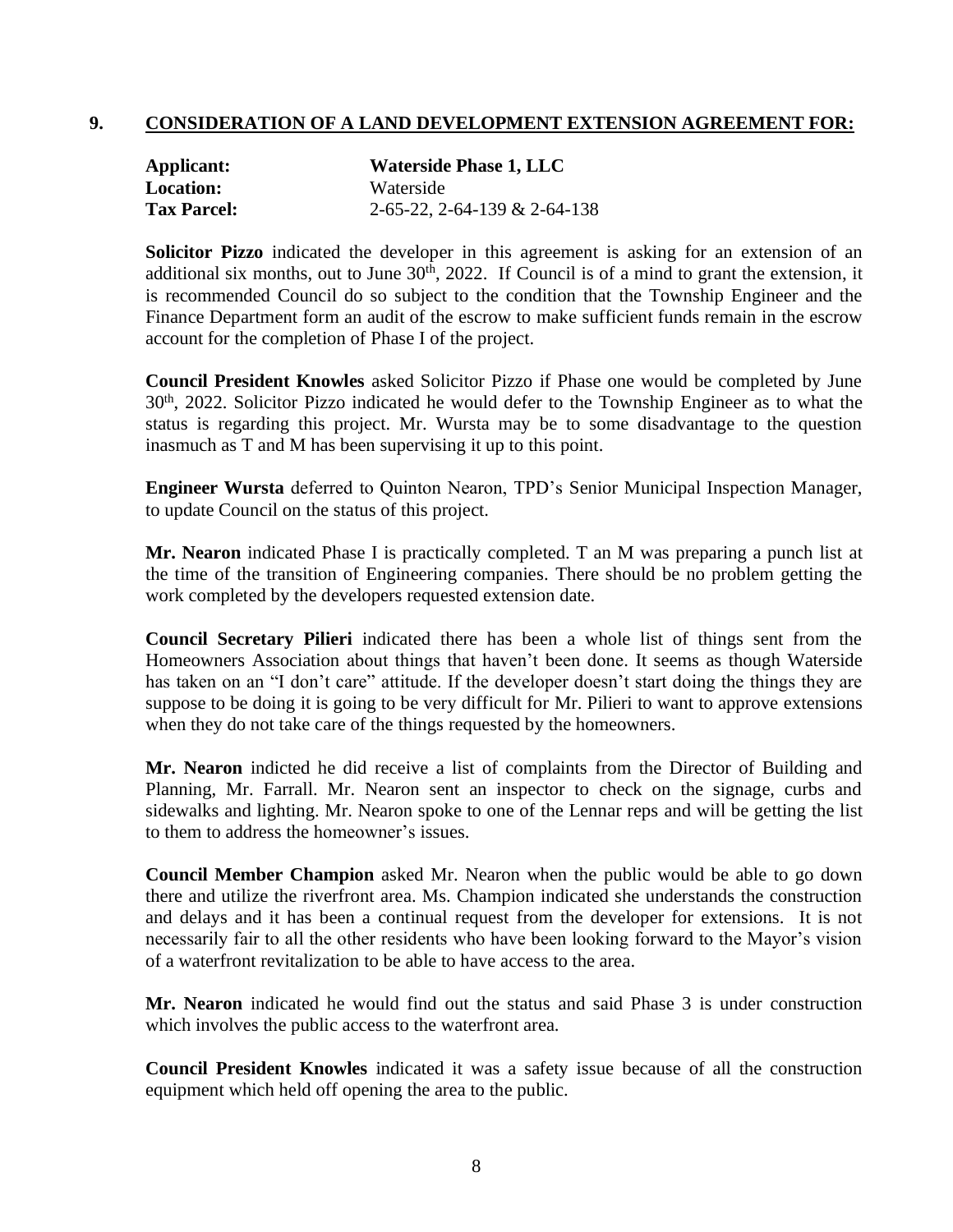**Engineer Wursta** indicated the are other issues associated with Waterside with regard to lingering work regarding roadways and so forth. Mr. Wursta will do a comprehensive update. Many of the residents are not aware of what consists in the process of the different Phases, they just want to know when they can traverse the whole site.

**Council Secretary Pilieri** asked Solicitor Pizzo if there is a way the Township could send a message to Lennar to let them know they need to address the homeowners and to get it done in a timely fashion.

**Solicitor Pizzo** indicated he would coordinate with the Township Engineer once the punch list is up and the Township has an idea as to what is the appropriate amount of time for those items to be addressed and ask Lennar to expedite to the extent they can.

**Council Secretary Pilieri** asked Mr. Nearon why is there an extension for Waterside Phase I when Mr. Nearon said Phase I was completed.

**Mr. Nearon** indicated they haven't received the punch list for Phase I. The only thing they would have to complete would be whatever is on the punch list.

**Council Secretary Pilieri** motioned to approve the extension with a stipulation that there is enough in the escrows for things to be done, **Council Member Champion** seconded and the motion carried 3-0.

# **10. CONSIDERATION OF A REDUCED PERMIT FEE FOR BENSALEM SCHOOL DISTRICT LOCATED AT 3000 DONALLEN DRIVE, BENSALEM, PA:**

**Solicitor Pizzo** indicated this is consistent with Township policy**,** particularly when it pertains to a permit application from the school district. In this case, it is the annual fire alarm inspection being performed for the Dorothy Call Administration Building located at 3000 Donallen Drive. The school district is asking for a 50% waiver which the Township has routinely granted.

**Council Secretary Pilieri** motioned to approve as presented, **Council Member Champion** seconded and the motion carried 3-0.

### **11. CONSIDERATION OF ESCROW RELEASES FOR:**

| <b>A. Developers Request:</b> | VIP Wireless Holdings, Inc. – Release #1 - Revised |
|-------------------------------|----------------------------------------------------|
| <b>Location:</b>              | 1411 Ford Road                                     |
| <b>Tax Parcel:</b>            | $2 - 45 - 31 - 1$                                  |
| <b>Amount:</b>                | \$98,318.75                                        |

**Engineer Wursta** recommended the escrow release in the amount of \$ 98,318.75.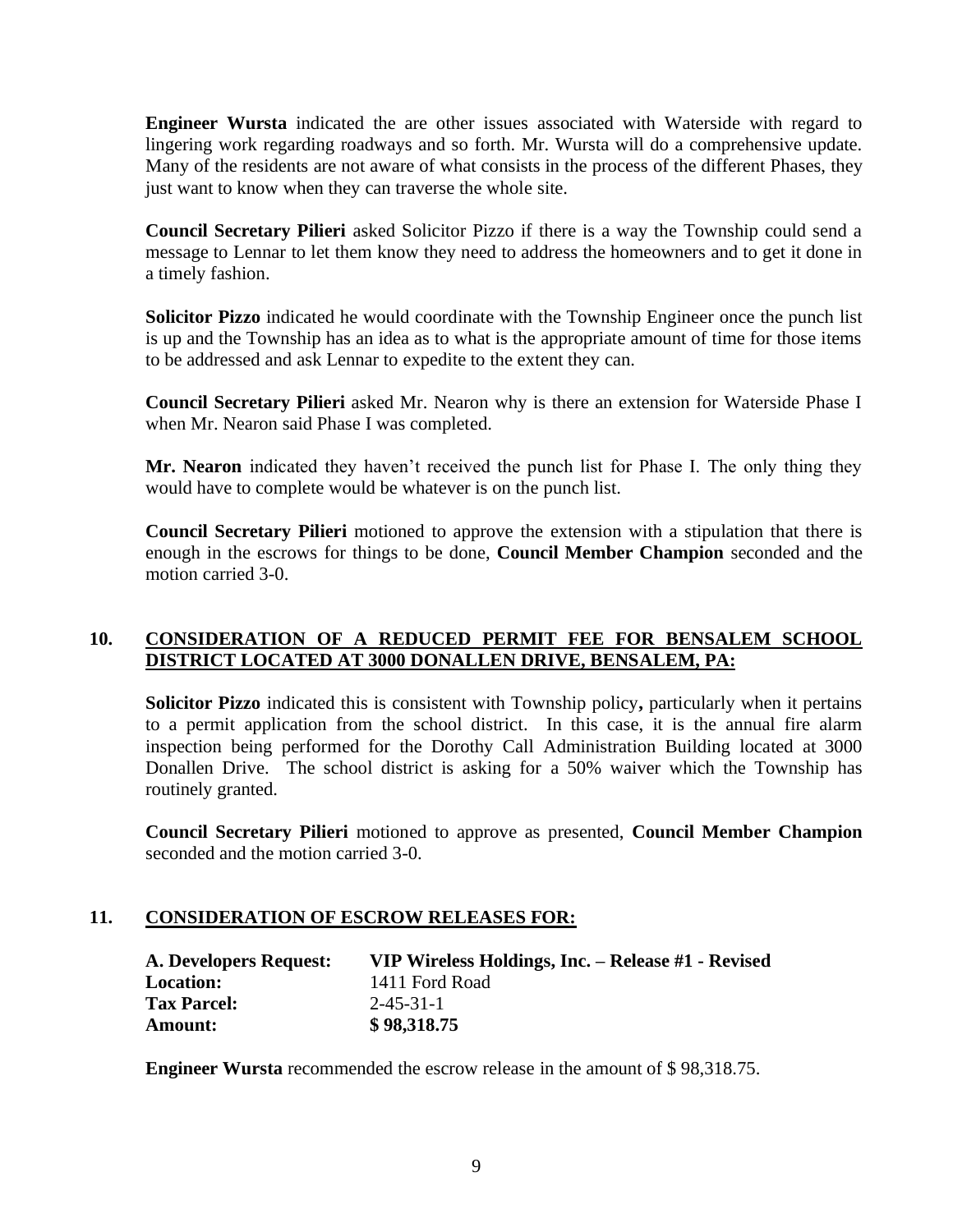**Council Secretary Pilieri** motioned to approve as presented, subject to an audit by the Finance Department, **Council Member Champion** seconded and the motion carried 3-0.

| <b>B. Developers Request:</b> | <b>Foley CAT – Release #1</b> |
|-------------------------------|-------------------------------|
| <b>Location:</b>              | 2975 Galloway Road            |
| <b>Tax Parcel:</b>            | 2-33-66-77                    |
| Amount:                       | \$65,865.25                   |

**Engineer Wursta** recommended the escrow release in the amount of \$ 65,865.25.

**Council Secretary Pilieri** motioned to approve as presented, subject to an audit by the Finance Department, **Council Member Champion** seconded and the motion carried 3-0.

### **12. PUBLIC COMMENT:**

**Council President Knowles** invited Public Comment and the following people came forward:

**Joe Connelly,** 568 Bristol Pike, once again, complained about his property line and wanted to know about the dirt pile.

**Council Secretary Pilieri** advised Mr. Connelly his problem is not with the Township but with the County.

**Mr. Nearon** indicated a portion of the dirt pile has been removed. Prices have been obtained from contractors and they are waiting on a response from one of the contractors and will follow-up with Mr. Farrall to find out the status and report back to Council with a date.

Seeing no one else come forward, the second public comment portion was closed.

#### **13. OTHER BUSINESS:**

**Mayor** indicated he wished the Township could take care of Mr. Connelly's problem, but the Township can't due to it being a County issue. Next week starts Unity Week. Unfortunately, you cannot visit all of the houses of worship, they will be streamed live, except for St. Ephrem's which is an in-person event to close out Unity Week. COVID continues to run all of our plans, hopefully it is on its way out where we can start enjoying ourselves. The Mayor welcomed Council Member Champion to her first Council meeting.

**Council Member Champion** was looking forward to Unity Week. Wished everyone a safe a warm evening.

**Council Secretary Pilieri** complimented the Road Department for the work they did regarding the snowfall. Apologized for his outburst with Mr. Donnelly but was tired of being called a corrupt politician for something that the Township has no control over but the County does. Looking forward to Unity Week and all the good things that go on in Bensalem.